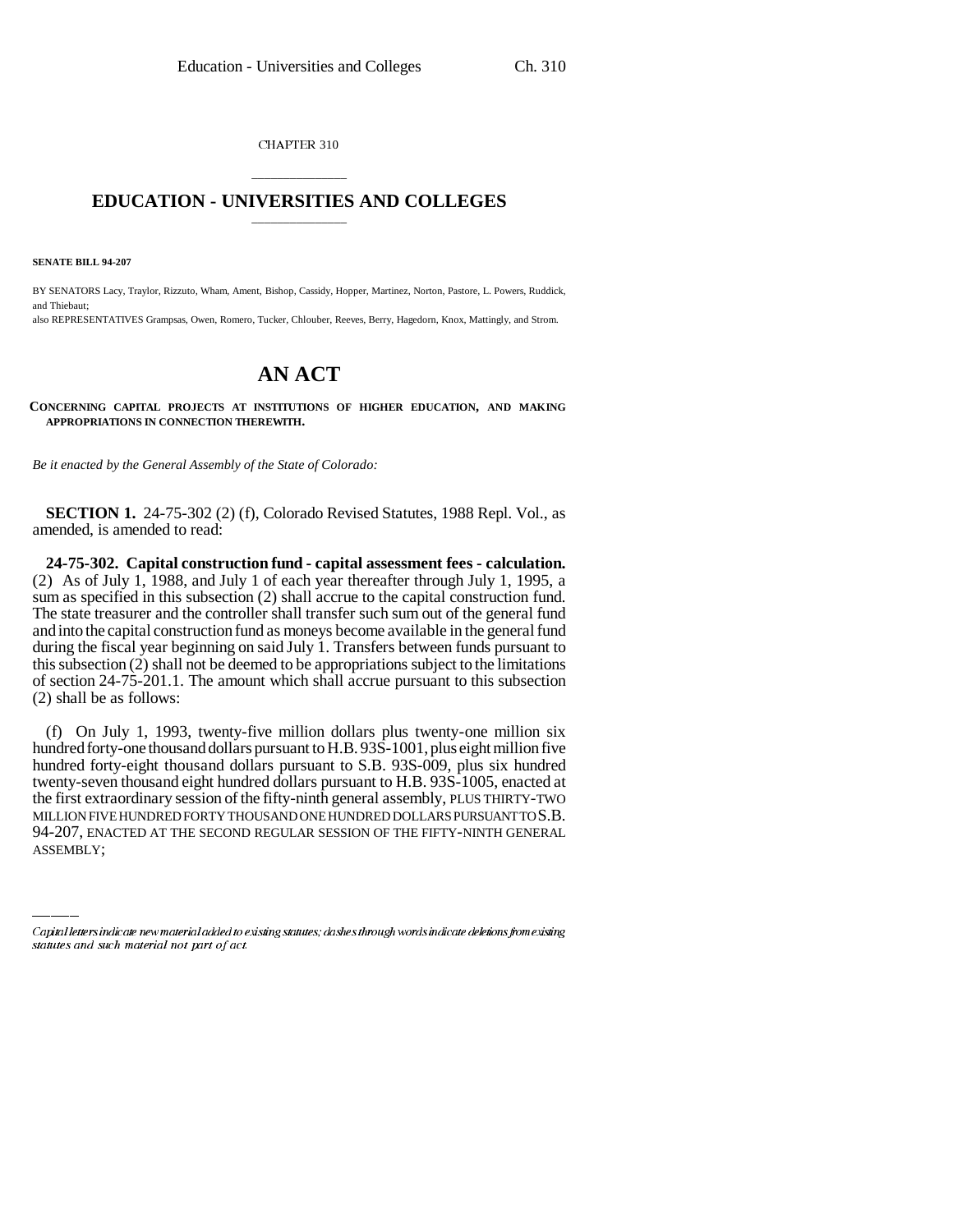**SECTION 2. Appropriations for the 1993-94 fiscal year.** (1) In addition to any other appropriation made for the current fiscal year, there is hereby appropriated, out of any moneys in the capital construction fund created in section 24-75-302, Colorado Revised Statutes, not otherwise appropriated, the following amounts:

(a) Two million dollars (\$2,000,000), or so much thereof as may be necessary, to the state board for community colleges and occupational education for modification of buildings numbered 758, 859, and 959 at and master planning for the Lowry higher education center;

(b) One hundred eighteen thousand two hundred fifty dollars (\$118,250), or so much thereof as may be necessary, to the state board for community colleges and occupational education for the schematic design phase of the addition to the Westminster campus library and of the renovation of the science laboratories, classrooms, and offices at Front Range community college;

(c) One hundred twenty thousand dollars (\$120,000), or so much thereof as may be necessary, to the state board for community colleges and occupational education for the renovation of space presently used for specialized welding instruction for the occupational therapy program at Morgan community college and equipment for the program;

(d) Six hundred five thousand dollars (\$605,000), or so much thereof as may be necessary, to the state board for community colleges and occupational education for the design and construction of an addition to the library at Otero junior college;

(e) Four million dollars (\$4,000,000), or so much thereof as may be necessary, to the state board for community colleges and occupational education for the planning, design, and construction of a building to house the advanced technology center at Pueblo community college;

(f) Three million six hundred seventy-two thousand two hundred five dollars (\$3,672,205), or so much thereof as may be necessary, to the state board for community colleges and occupational education for the replacement of classroom space and faculty office areas and the relocation of the physical plant and related equipment at Red Rocks community college;

(g) Two hundred thousand dollars (\$200,000), or so much thereof as may be necessary, to the state board for community colleges and occupational education for the adaptation of space to accommodate increasing enrollment in vocational programs at the San Luis Valley area vocational school;

(h) Three hundred thirteen thousand three hundred fourteen dollars (\$313,314), or so much thereof as may be necessary, to the board of trustees of the Colorado school of mines for replacement of the roofs on Myer hall and Brown hall at the Colorado school of mines;

(i) Three hundred twenty-three thousand dollars (\$323,000), or so much thereof as may be necessary, to the board of trustees for the university of northern Colorado for the equipment phase of the Gunter hall renovation at the university of northern Colorado;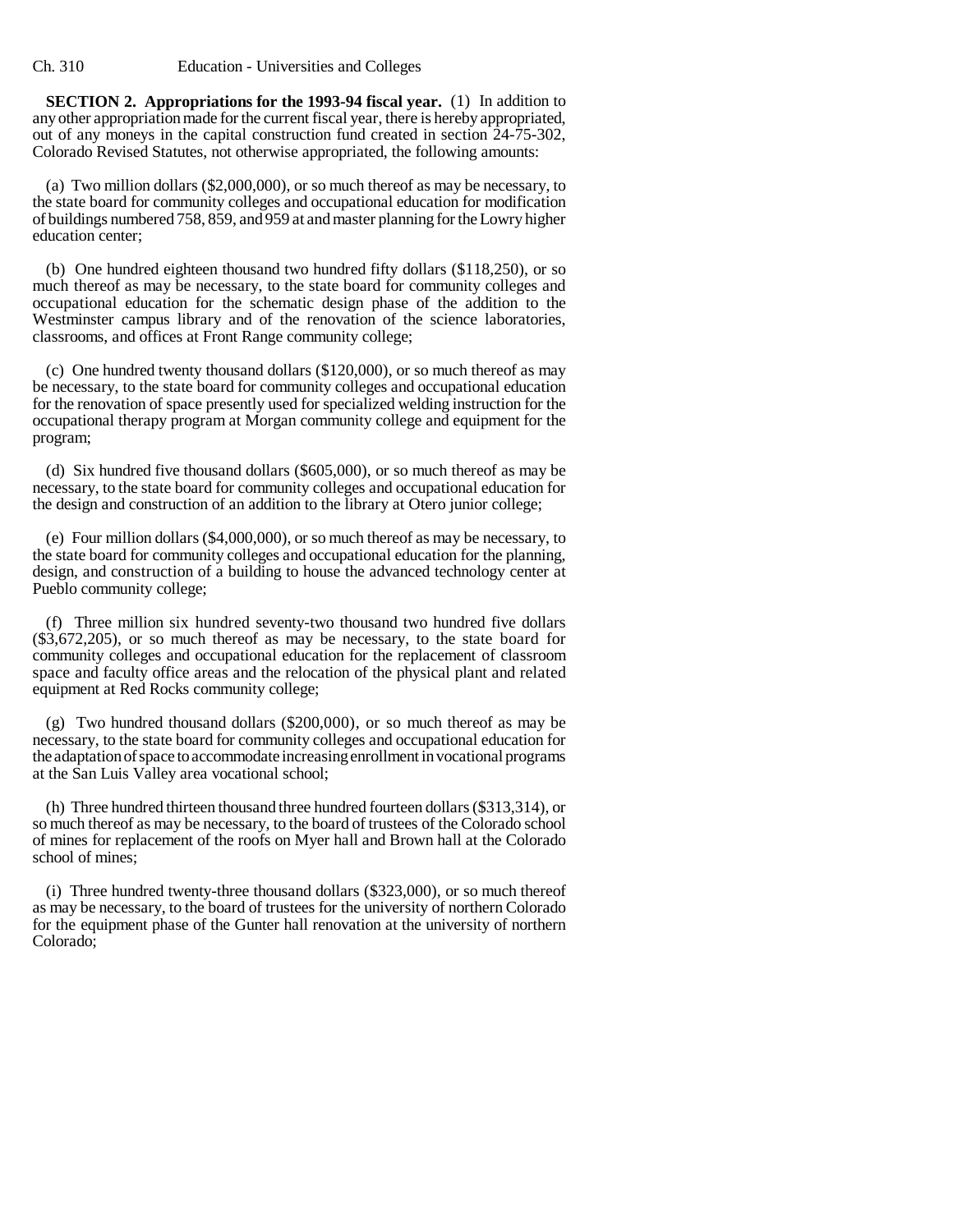(j) Three million seven hundred fifty thousand six hundred dollars (\$3,750,600), or so much thereof as may be necessary, to the board of regents of the university of Colorado for construction and equipment of a new facility to house the department of geological sciences and the earth sciences library at the university of Colorado at Boulder;

(k) Two million eighteen thousand seven hundred sixty-four dollars (\$2,018,764), or so much thereof as may be necessary, to the board of regents of the university of Colorado for construction of a new physical plant services building at the university of Colorado at Colorado Springs;

(l) Three hundred thirty-nine thousand dollars (\$339,000), or so much thereof as may be necessary, to the trustees of the state colleges in Colorado for an optical fiber network at Western state college;

(m) One million eight hundred ten thousand dollars (\$1,810,000), or so much thereof as may be necessary, to the board of trustees of the Colorado school of mines for establishment of remediation plans and cleanup of hazardous waste located on the campus of the Colorado school of mines.

(2) In addition to any other appropriation made for the current fiscal year, there is hereby appropriated to the board of directors of the Auraria higher education center the sum of four million six hundred thirty nine thousand dollars (\$4,639,000), or so much thereof as may be necessary, for the renovation of the student union building at the Auraria higher education center. Of said sum, four million six hundred eighteen thousand dollars (\$4,618,000) shall be out of any moneys in the capital construction fund created in section 24-75-302, Colorado Revised Statutes, not otherwise appropriated, and twenty-one thousand dollars (\$21,000) shall be from cash funds consisting of gifts, grants, and donations.

(3) In addition to any other appropriation made for the current fiscal year, there is hereby appropriated to the board of agriculture the sum of six million eight hundred seventy thousand dollars (\$6,870,000), or so much thereof as may be necessary, for construction of the Morgan library addition at the Colorado state university. Of said sum, four million eight hundred seventy thousand dollars (\$4,870,000) shall be out of any moneys in the capital construction fund created in section 24-75-302, Colorado Revised Statutes, not otherwise appropriated, and two million dollars (\$2,000,000) shall be from cash funds consisting of gifts, grants, and donations.

(4) In addition to any other appropriation made for the current fiscal year, there is hereby appropriated to the trustees of the state colleges in Colorado the sum of four million two hundred eighty-one thousand nine hundred sixty-seven dollars (\$4,281,967), or so much thereof as may be necessary, for planning and construction of a three-story in-fill addition between Wubben hall and Medesy hall at Mesa state college. Of said sum, three million seven hundred eighty-one thousand nine hundred sixty-seven dollars (\$3,781,967) shall be out of any moneys in the capital construction fund created in section 24-75-302, Colorado Revised Statutes, not otherwise appropriated, and five hundred thousand dollars (\$500,000) shall be from cash funds consisting of gifts, grants, and donations.

(5) (a) The appropriations made in this section shall become available upon passage of this act and, if any appropriated project is initiated within the fiscal year,